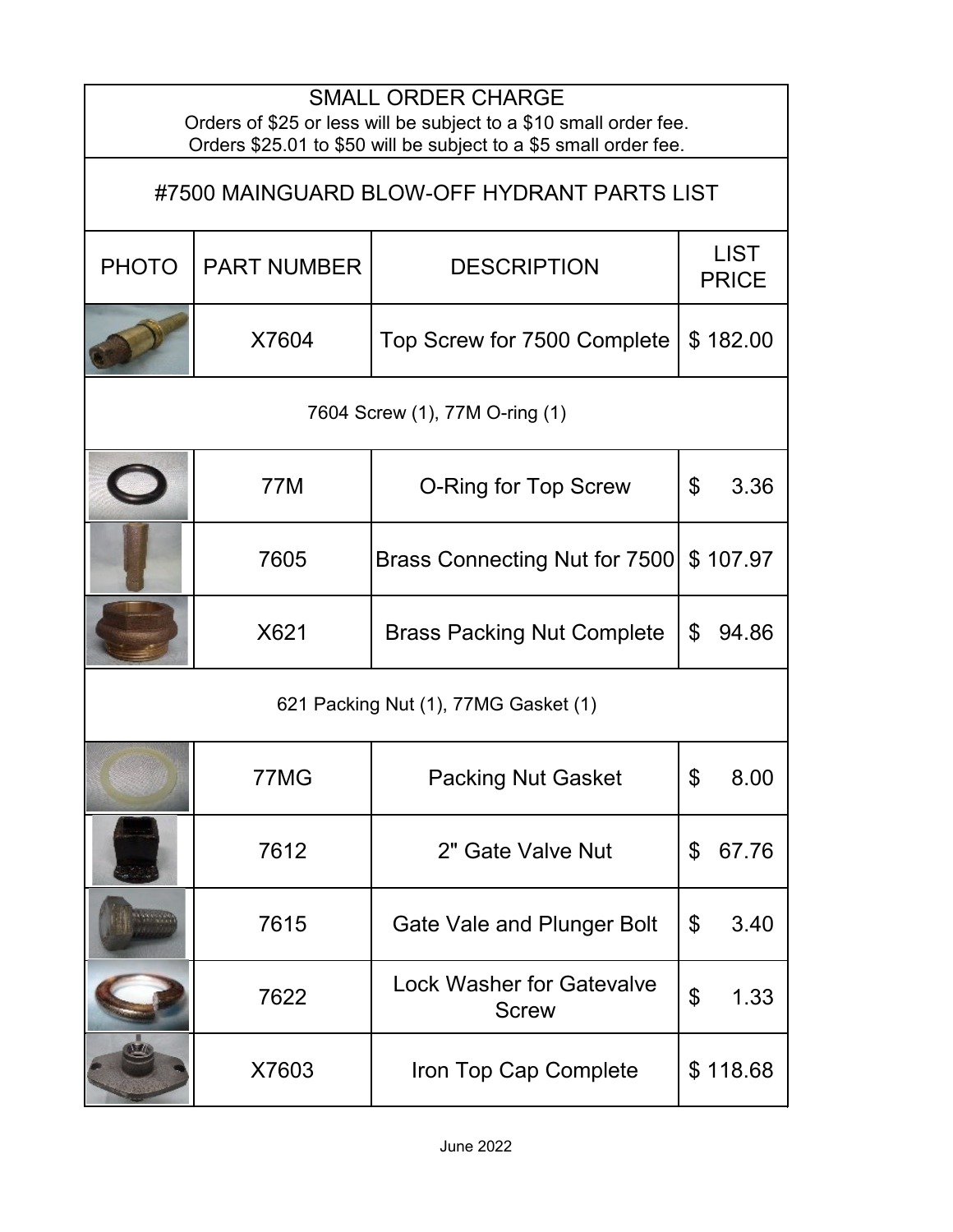| 7603 Top Cap (1), 7613 Gasket (1), 7610 Bolt (2)                                                    |                |                                                                          |                         |  |  |
|-----------------------------------------------------------------------------------------------------|----------------|--------------------------------------------------------------------------|-------------------------|--|--|
|                                                                                                     | 7613           | <b>Top Cap Gasket</b>                                                    | \$<br>5.30              |  |  |
|                                                                                                     | 7610           | <b>Top Cap Bolt</b><br>(requires 2 per cap)                              | \$<br>13.29             |  |  |
|                                                                                                     | 7602           | Iron Neck for 7500                                                       | 79.26<br>\$             |  |  |
|                                                                                                     | X7500R         | Riser for #7500                                                          | \$321.52                |  |  |
| 7608 Plug (1), 7607 Elbow (1), 4P Pipe (1 foot)                                                     |                |                                                                          |                         |  |  |
|                                                                                                     | 7608           | 4" PVC Schedule 40 Threaded<br>Plug                                      | $\mathfrak{L}$<br>26.40 |  |  |
|                                                                                                     | 7606           | 4" Traffic Breakaway Coupling                                            | \$197.12                |  |  |
|                                                                                                     | 4P             | <b>Stand Pipe</b><br>(price per foot)<br>(measure exactly end to end)    | \$131.85                |  |  |
|                                                                                                     | 1 1/16SR       | <b>Operating Rod</b><br>(price per foot)<br>(measure exactly end to end) | \$<br>42.00             |  |  |
|                                                                                                     | X7609          | <b>Plunger Complete for 7500</b>                                         | \$326.99                |  |  |
| 7609 Plunger (1), 7614 O-ring (3), 10800 Seat Washer (1), 10812 Washer (1), 7615<br><b>Bolt (1)</b> |                |                                                                          |                         |  |  |
|                                                                                                     | <b>X7600RK</b> | 7500 Repair Kit                                                          | 65.56<br>\$             |  |  |
| 7614 O-ring (3), 10800 Seat Washer (1)                                                              |                |                                                                          |                         |  |  |